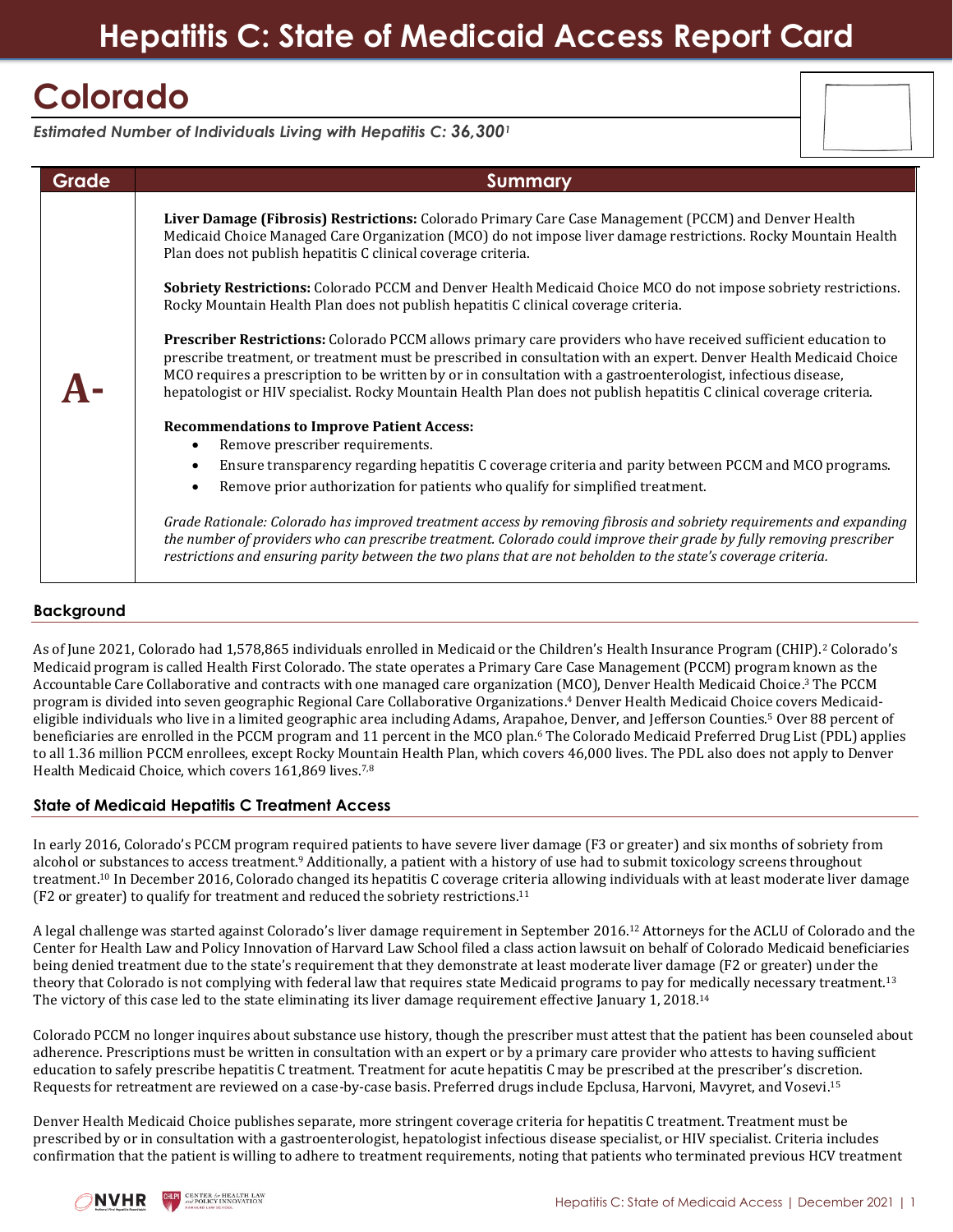due to nonmedical reasons will not be considered for retreatment. Requests will not be approved if there is "evidence of medication nonadherence to treatment of concurrent medical diseases (e.g. poorly controlled DM, severe HTN, heart failure, significant CAD, COPD, thyroid disease)," or "concurrent psychiatric illness without strong primary care physician and psychiatric support." Preferred products include Epclusa and Harvoni.<sup>16</sup>

Rocky Mountain Health Plan does not publish hepatitis C clinical coverage criteria.<sup>17</sup>

#### **Liver Damage (Fibrosis) Restrictions**

Colorado PCCM does not impose liver damage requirements. 18

Denver Health Medicaid Choice does not impose liver damage requirements. The MCO's PA does not stipulate any liver damage criteria; however, it does request if the patient has confirmation of either no cirrhosis or compensated cirrhosis.<sup>19</sup>

Rocky Mountain Health Plan does not publish hepatitis C clinical coverage criteria.<sup>20</sup>

#### **Sobriety Restrictions**

Colorado PCCM does not impose sobriety restrictions. 21

Denver Health Medicaid Choice does not appear to impose sobriety requirements. However, the MCO does state that treatment will not be approved if a patient has a "concurrent psychiatric illness and does not have strong primary care physician and psychiatric support."<sup>22</sup>

Rocky Mountain Health Plan does not publish hepatitis C clinical coverage criteria.<sup>23</sup>

#### **Prescriber Restrictions**

Colorado PCCM requires that treatment be "prescribed either through consultation with an expert in hepatitis C treatment OR the primary care provider attests to having received sufficient education to safely prescribe the listed hepatitis C medications."<sup>24</sup>

Denver Health Medicaid Choice requires a prescription to be written by or in consultation with a gastroenterologist, infectious disease, hepatologist or HIV specialist.<sup>25</sup>

Rocky Mountain Health Plan does not publish hepatitis C clinical coverage criteria.<sup>26</sup>

#### **Points of Contact for Questions & Concerns about Colorado's State of Medicaid Hepatitis C Access**

#### **Medicaid: <sup>27</sup> Tracy Johnson, Director, Colorado Department of Health Care & Financing**

1570 Grant Street, Denver, CO 80203-1818; Telephone: (303) 866-5929; Email Address: tracy.johnson@state.co.us

### **Pharmacy and Therapeutics (P&T) Committee: <sup>28</sup> Brittany Schock, PharmD, Program Administrator, Colorado Department of Health Policy and Financing**

1570 Grant Street, Denver, CO 80203; Telephone: (303) 866-6371; Email Address[: Brittany.Schock@state.co.us](mailto:brittany.schock@state.co.us)

[rocky.pantheonsite.io/sites/default/files/resource/RCCOs%20By%20Region.png.](http://live-rocky.pantheonsite.io/sites/default/files/resource/RCCOs%20By%20Region.png)  <sup>5</sup> Medicaid Choice, Denver Health (Accessed December 2021)[: https://www.denverhealthmedicalplan.org/medicaid-choice.](https://www.denverhealthmedicalplan.org/medicaid-choice) 

<sup>10</sup> Colorado Hepatitis C Prior Authorization Request Form, Colorado Department of Health Care Policy and Financing (Version: March 1, 2016): No longer available. <sup>11</sup> Preferred Drug List, Colorado Department of Health Care Policy and Financing (Effective: 1/1/2018): No longer available.

<sup>1</sup> Colorado State Profile, HepVu (Accessed December 2021)[: https://hepvu.org/state/colorado/.](https://hepvu.org/state/colorado/)

<sup>2</sup> Medicaid & CHIP in Colorado, By-State, Medicaid (Accessed December 2021)[: https://www.medicaid.gov/medicaid/by-state/stateprofile.html?state=colorado.](https://www.medicaid.gov/medicaid/by-state/stateprofile.html?state=colorado)

<sup>3</sup> Health First Colorado (Colorado's Medicaid Program) Regional Organizations (Accessed December 2021): https://www.healthfirstcolorado.com/health-first-colorado-regional-organizations/. <sup>4</sup> Accountable Care Collaborative (ACC), Colorado Department of Health Policy & Financing (Accessed December 2021)[: https://www.colorado.gov/hcpf/accountable-care-collaborative;](https://www.colorado.gov/hcpf/accountable-care-collaborative) See also RCCO Contact Information:

[https://www.colorado.gov/pacific/sites/default/files/Regional%20Care%20Collaborative%20Organization%20Customer%20Contacts\\_1.pdf;](https://www.colorado.gov/pacific/sites/default/files/Regional%20Care%20Collaborative%20Organization%20Customer%20Contacts_1.pdf) RCCOs by Region Map, Rocky Mountain Health Plans[: http://live-](http://live-rocky.pantheonsite.io/sites/default/files/resource/RCCOs%20By%20Region.png)

<sup>&</sup>lt;sup>6</sup> Share of Medicaid Population Covered Under Different Delivery Systems, Medicaid Managed Care State Level Data, Medicaid Managed Care Market Tracker, State Health Facts, The Henry J Kaiser Family Foundation

<sup>(</sup>Accessed December 2021)[: http://kff.org/medicaid/state-indicator/share-of-medicaid-population-covered-under-different-delivery](http://kff.org/medicaid/state-indicator/share-of-medicaid-population-covered-under-different-delivery-systems/?currentTimeframe=0&sortModel=%7B%22colId%22:%22Location%22,%22sort%22:%22asc%22%7D)[systems/?currentTimeframe=0&sortModel=%7B%22colId%22:%22Location%22,%22sort%22:%22asc%22%7D.](http://kff.org/medicaid/state-indicator/share-of-medicaid-population-covered-under-different-delivery-systems/?currentTimeframe=0&sortModel=%7B%22colId%22:%22Location%22,%22sort%22:%22asc%22%7D) 

<sup>7</sup> Preferred Drug List, Colorado Department of Health Care Policy and Financing, Effective January 1, 2022 (Accessed December 2021): <https://hcpf.colorado.gov/sites/hcpf/files/01-01-22%20PDL%20v.2.pdf>

<sup>8</sup> December FY 2021-22 Medical Premiums Expenditure and Caseload Report, Colorado Department of Health Care Policy and Financing (Accessed December 2021):

[https://hcpf.colorado.gov/sites/hcpf/files/2021%20December%2C%20Joint%20Budget%20Committee%20Monthly%20Premiums%20Report%20%28Clean%20Version%29.pdf;](https://hcpf.colorado.gov/sites/hcpf/files/2021%20December%2C%20Joint%20Budget%20Committee%20Monthly%20Premiums%20Report%20%28Clean%20Version%29.pdf) See also Premiums, Expenditures, and Caseload Reports[: https://hcpf.colorado.gov/premiums-expenditures-and-caseload-reports.](https://hcpf.colorado.gov/premiums-expenditures-and-caseload-reports) 

<sup>9</sup> Colorado Hepatitis C Prior Authorization Request Form, Colorado Department of Health Care Policy and Financing (Version: March 1, 2016): No longer available.

<sup>&</sup>lt;sup>12</sup> Center for Health Law and Policy Innovation, Harvard Law School, ACLU and CHLPI File Suit Against Colorado Medicaid for HCV Restrictions (Accessed December 2021): https://www.aclu.org/press-releases/aclu-files-

class-action-lawsuit-against-colorado-medicaid-over-unlawful-hepatitis-c.<br><sup>13</sup> Ibid. Center for Health Law and Policy Innovation, Harvard Law School, ACLU and CHLPI File Suit Against Colorado Medicaid for HCV Restrictions

<sup>14</sup> Colorado Medicaid to Lift Restrictions on Hepatitis C Treatment in 2018, Hep (Accessed December 2021[\), https://www.hepmag.com/article/colorado-medicaid-lift-restrictions-hepatitis-c-treatment-2018.](https://www.hepmag.com/article/colorado-medicaid-lift-restrictions-hepatitis-c-treatment-2018) <sup>15</sup> Preferred Drug List, Colorado Department of Health Care Policy and Financing, Effective January 1, 2022 (Accessed December 2021): [https://hcpf.colorado.gov/sites/hcpf/files/01-01-22%20PDL%20v.2.pdf;](https://hcpf.colorado.gov/sites/hcpf/files/01-01-22%20PDL%20v.2.pdf) See also Colorado Hepatitis C Prior Authorization Request Form, Colorado Department of Health Care Policy and Financing, Effective January 1, 2022 (Accessed December 2021):

https://hcpf.colorado.gov/sites/hcpf/files/Hep%20C%20PAR%202022.pdf.<br><sup>16</sup> Prior Authorization Approval Criteria, Denver Health Medicaid Choice, Updated November 2021 (Accessed December 2021): https://www.denverhealthmedica

[<sup>12/</sup>Medicaid%20Choice.CHP%20Prior%20Authorization%20Criteria\\_1Q2022.pdf.](https://www.denverhealthmedicalplan.org/sites/default/files/2021-12/Medicaid%20Choice.CHP%20Prior%20Authorization%20Criteria_1Q2022.pdf)  17 Prior Authorization – Pharmacy, Rocky Mountain Health Plans Prime and CHP+ (Accessed December 2021): https://www.rmhp.org/i-am-a-provider/provider-resources/pharmacy---prior-authorization

<sup>18</sup> Ibid. Preferred Drug List, Colorado Department of Health Care Policy and Financing, Effective January 1, 2022 (Accessed December 2021); See also Colorado Hepatitis C Prior Authorization Request Form, Colorado Network Ca Department of Health Care Policy and Financing, Effective January 1, 2022 (Accessed December 2021).

<sup>19</sup> Ibid. Prior Authorization Approval Criteria, Denver Health Medicaid Choice, Updated November 2021 (Accessed December 2021).

<sup>20</sup> Prior Authorization – Pharmacy, Rocky Mountain Health Plans Prime and CHP+ (Accessed December 2021): https://www.rmhp.org/i-am-a-provider/provider-resources/pharmacy---prior-authorization.